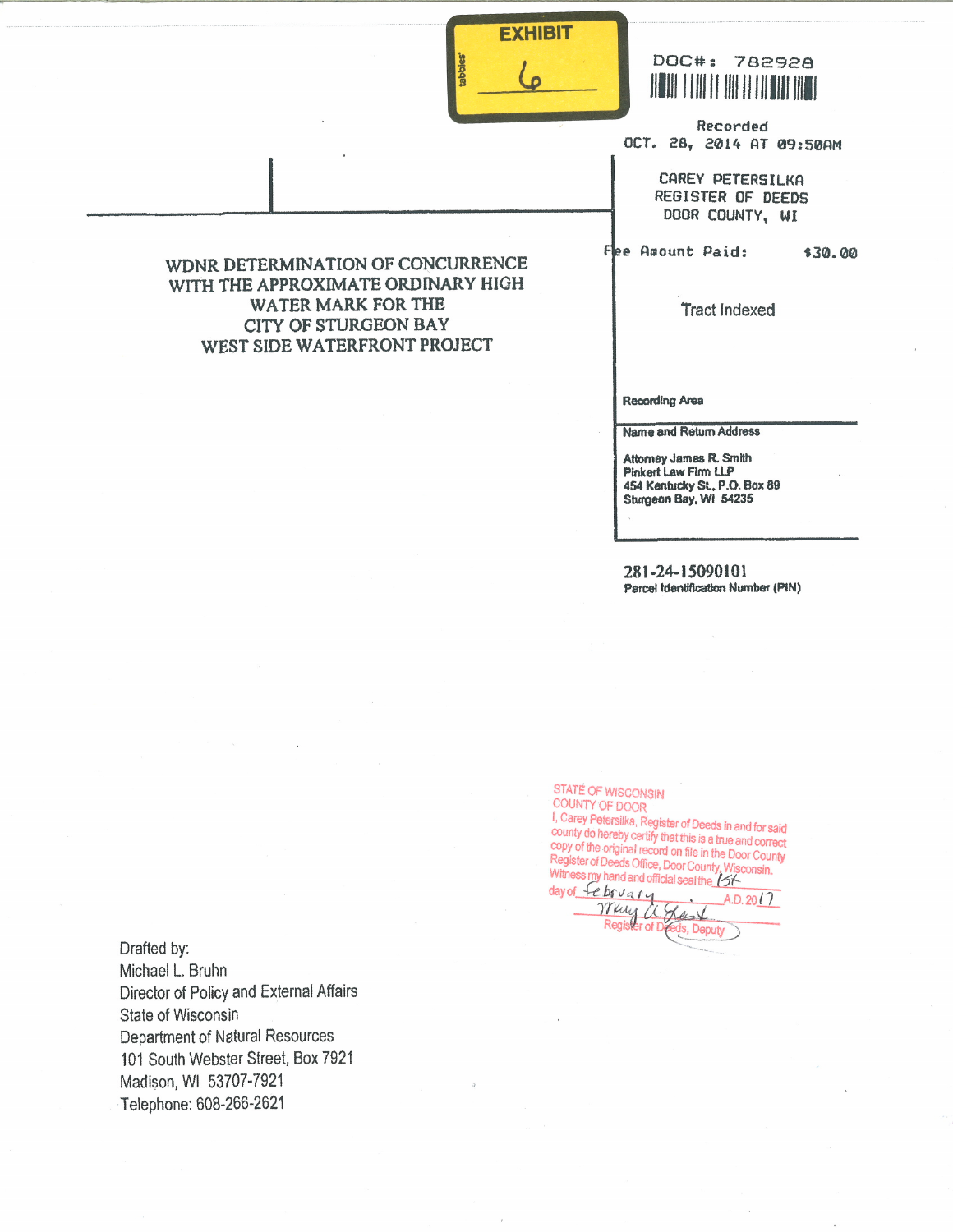**State of Wisconsin**  DEPARTMENT OF NATURAL RESOURCES 101 S. Webster Street Box 7921 Madison WI 53707-7921

Scott Walker. Governor Cathy Stepp, Secretary Telephone 608-266-2621 Toll Free 1-888-936-7463 TTY Access via relay - 711



October  $20^{\text{m}}$ , 2014

Attorney James R. Smith Pinkert Law Firm, LLP 454 Kentucky St. P.O. Box 89 Sturgeon Bay, WI 54235-0089

Re: WDNR Determination of Concurrence with the approximate Ordinary High Water Mark for the City of Sturgeon Bay West Side Waterfront Project

Dear Mr. Smith:

At your request I have reviewed the attached "Plat of Survey," dated October 2, 2014, prepared by Baudhuin Inc. and certified by \Visconsin land surveyor Michael G. McCarty (Survey), depicting the approximate location of the ordinary high water mark (OHWM) with respect to an area located in downtown Sturgeon Bay. The Survey is attached hereto as Exhibit A and incorporated herein by reference. The City of Sturgeon Bay (City) is seeking to establish its property rights with respect to the area legally described on attached Exhibit B which is incorporated herein by reference (the "Parcel").

Under the public trust doctrine, the state holds title to the beds of all natural lakes, including Lake Michigan, in trust for the public. See, Wis. Const.} Art. 9, § 1. In addition, the Wisconsin Department of Natural Resources (DNR) holds the authority, as the central unit of government regulating waters of the state, to make the determination of the location of the OHWM. The OHWM determination for this site not only defines the extent of state title, it also establishes the jurisdictional authority of the DNR by defining the boundary between the bed and bank of Lake Michigan for the ParceL

Typically, an OHWM concurrence would require a DNR expert to conduct a field analysis of the physical characteristics of the shore for the purpose of verifYing the point on the bank or shore where water has left a distinct mark-the OHWM. Due to historic filling of public lakebed, the location of the OHWM could not be determined by DNR in the routine course. Instead, DNR reviewed several historic maps in order to analyze the historic evolution of the shoreline.

In 1955, the City of Sturgeon Bay established a bulkhead line ordinance, which was approved by the Public Service Commission (the predecessor to DNR with respect to OHWM responsibilities). Despite the 1955 bulkhead approval, the land filled did not conform as nearly as practicable to the shore and was not accompanied by a lakebed lease issued by Board of Commission of Public Lands (BCPL) pursuant to \Vis. Stat. §24.39(4). Because the 1955 bulkhead was inconsistent with the requirements of Wis. Stat §30.11(2), it did not come into force. The 1955 bulkhead file, however, contained a map which provided a depiction of the shoreline in 1955, which included an unusual bay-like feature. It is the DNR's understanding that the approximate location of the OHWM in the Plat of Survey described above was based upon the location of the shoreline in the 1955 map.

DNR was able to review a 1925 U.S. War Department map image (1925 Map) that provided water depths in the Sturgeon Bay area. At that time, the Parcel was not dry land but was actually under the waters of Sturgeon Bay. The 1925 Map illustrates that the Parcel was bookended by an abutment labeled L.M. Washington Dock and designated as Mill Refuse on the southeastern side and a dock structure labeled Teweles & Brandeis on the northwestern side. The Parcel area between the two solid structures in the 1925 Map appears to have been a shallow bay of2 ft. water depth. In my opinion, the Parcel area would have filled with sediment slowly over the

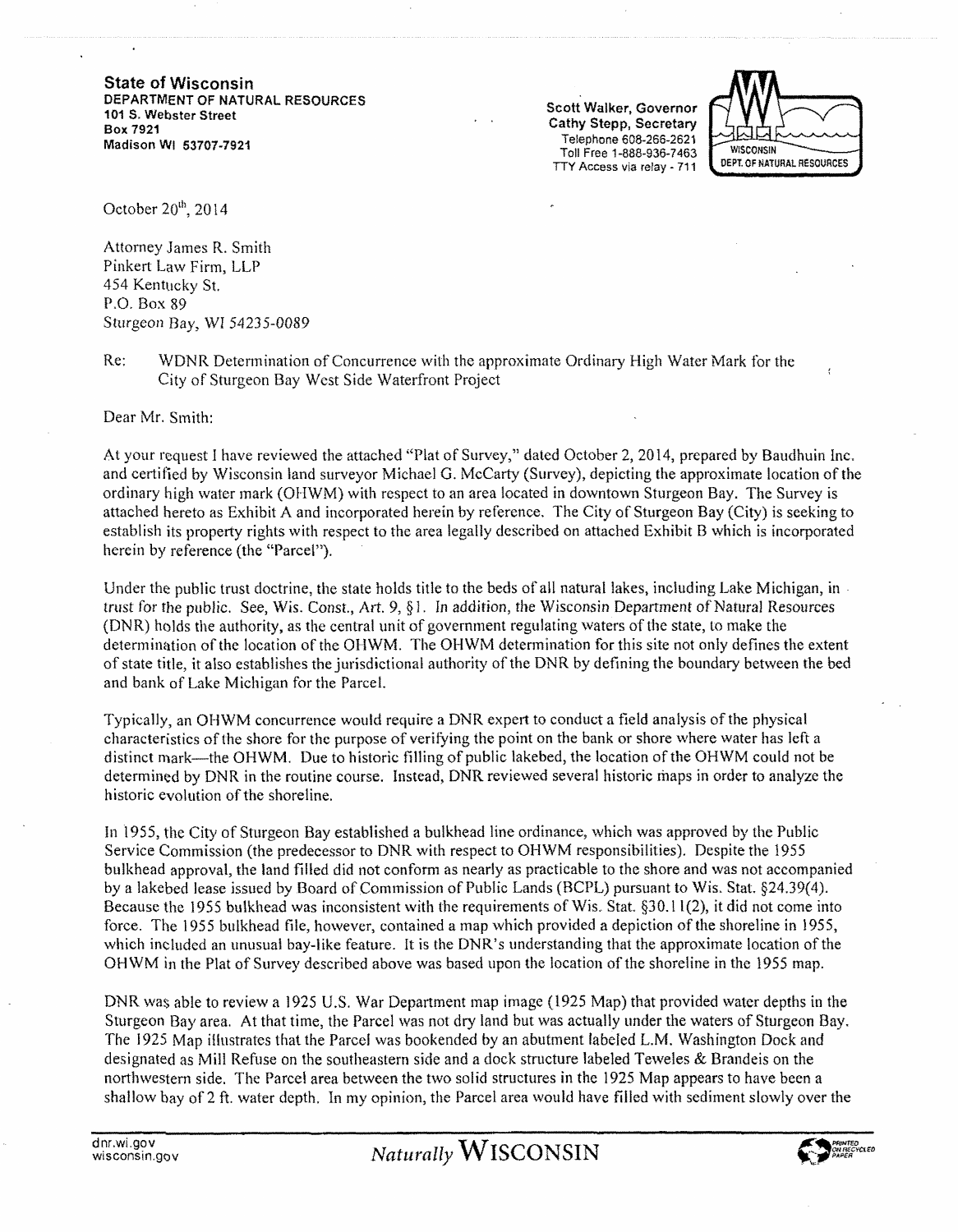Page 2

course of time between the 1925 Map and the 1955 Bulkhead Map. The gradual addition of soil to the shallow area shown in the 1925 Map should be considered accretion and would extend the riparian title out to the OHWM.

The DNR has been working with the City on its proposal to redevelop the portion of the downtown area located above the approximate OHWM with a private retail facility and a public promenade and other public features below the OHWM. The DNR has reviewed the attached Survey and concurs with the approximate location of the OHWM with respect to the ParceL It is DNR's understanding that the City of Sturgeon Bay is the riparian owner with respect to the Parcel. By execution of this document, the DNR concurs that title to the Parcel above the OHWM will rest in the City due to its status as the adjacent riparian owner. Below the OHWM, the proposed uses contemplated by the City must remain consistent with the public trust uses that allow for public use and enjoyment of the navigable waters of Lake Michigan.

The DNR appreciates the opportunity to work with you in protecting Wisconsin's public trust resources and your cooperation.

Sincerely,

 $\overline{\phantom{a}}$ 

(p) 2 But

Michael L. Bruhn Director of Policy and External Affairs

Subscribed and sworn to before me this

 $M_{\rm M}$ 2014 NOTARI Megan *the District Community of WISCONS* Megan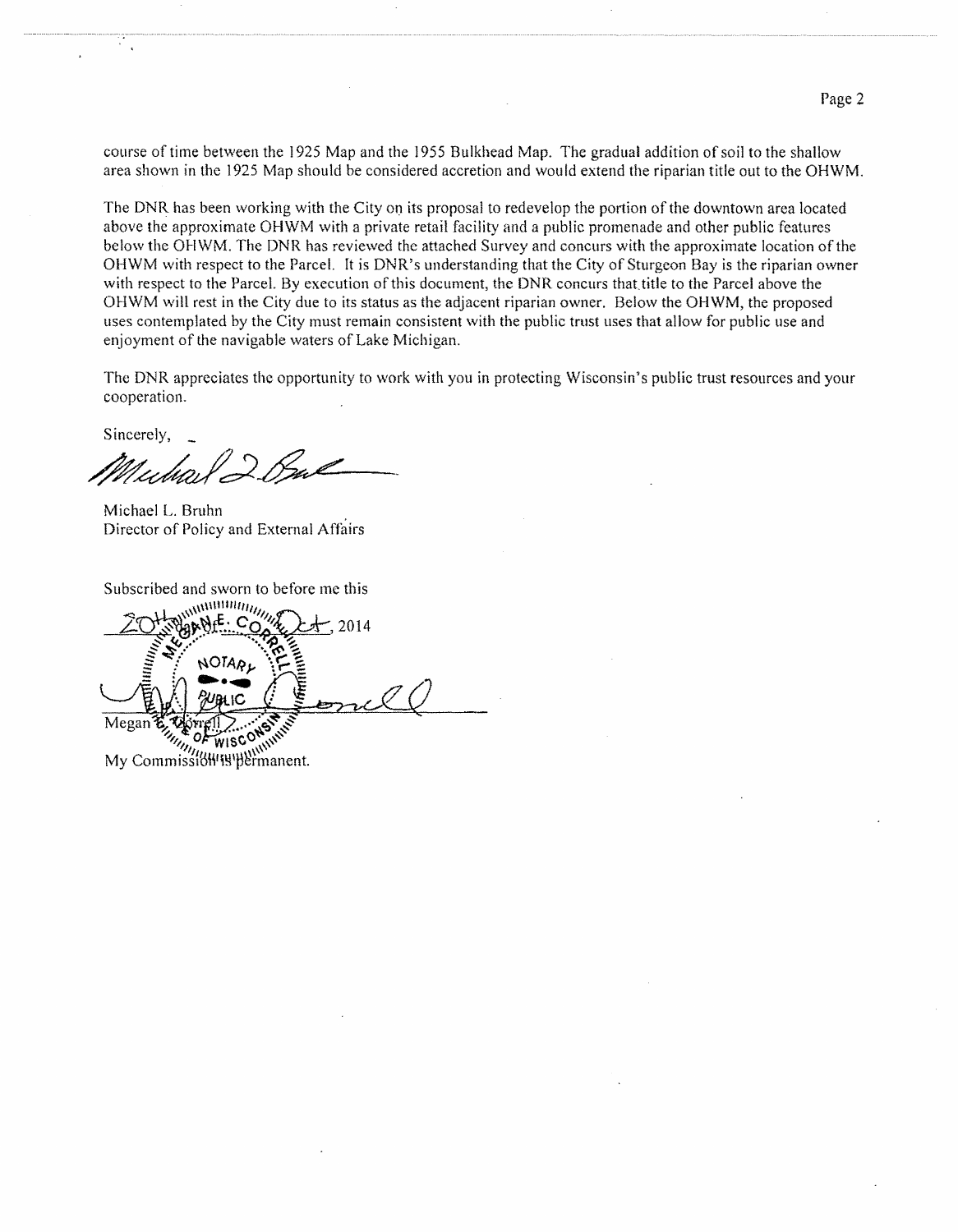

**EXHIBIT:**  $\boldsymbol{\mathit{p}}$ 

and an announcement and the com-